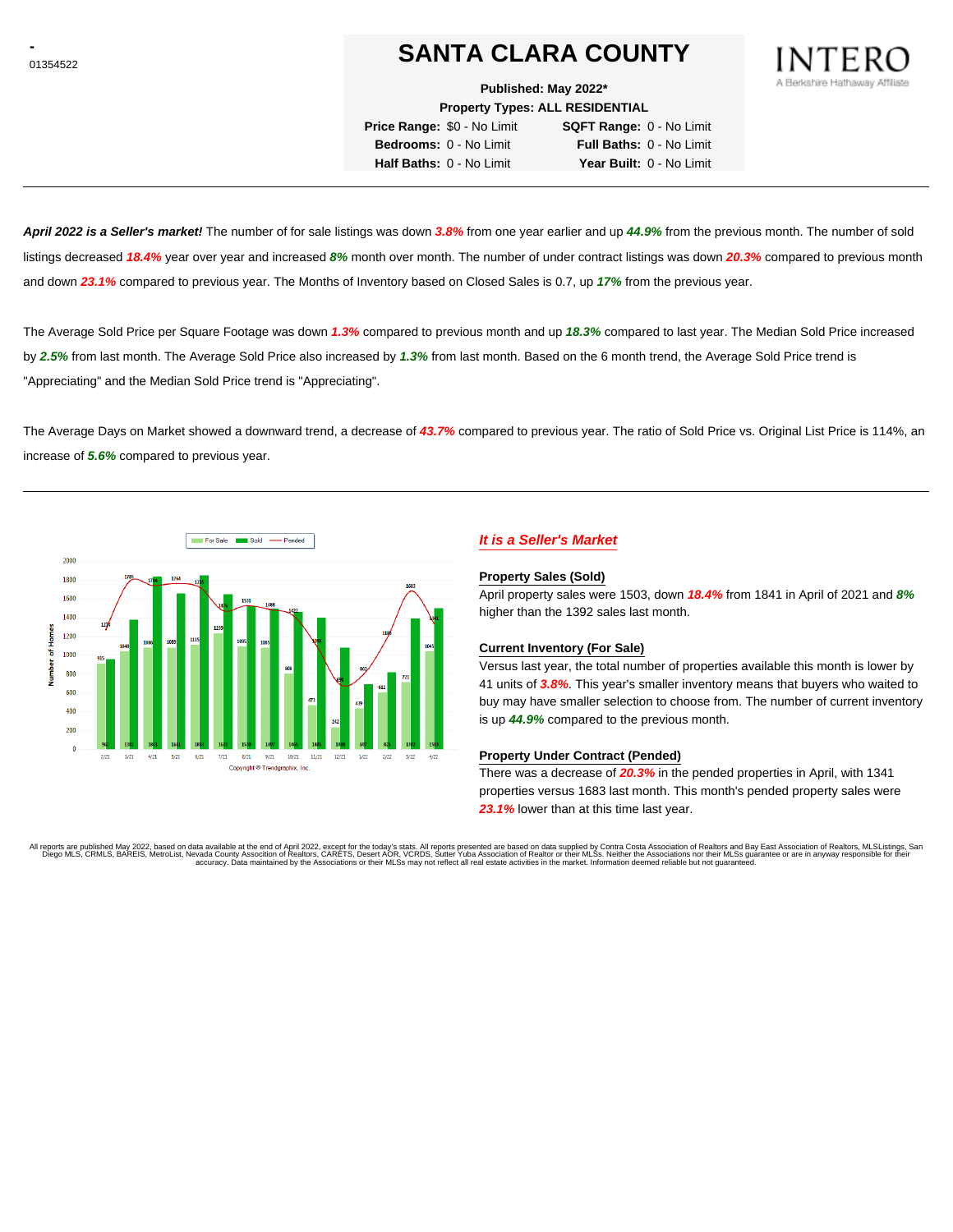# **SANTA CLARA COUNTY**

**Published: May 2022\***

**Property Types: ALL RESIDENTIAL**

**Price Range:** \$0 - No Limit **SQFT Range:** 0 - No Limit **Bedrooms:** 0 - No Limit **Full Baths:** 0 - No Limit **Half Baths:** 0 - No Limit **Year Built:** 0 - No Limit

## **The Average Sold Price per Square Footage is Neutral\***

The Average Sold Price per Square Footage is a great indicator for the direction of property values. Since Median Sold Price and Average Sold Price can be impacted by the 'mix' of high or low end properties in the market, the Average Sold Price per Square Footage is a more normalized indicator on the direction of property values. The April 2022 Average Sold Price per Square Footage of \$1074 was down **1.3%** from \$1088 last month and up **18.3%** from \$908 in April of last year.

\* Based on 6 month trend – Appreciating/Depreciating/Neutral





#### **The Days on Market Shows Downward Trend\***

The average Days on Market (DOM) shows how many days the average property is on the market before it sells. An upward trend in DOM trends to indicate a move towards more of a Buyer's market, a downward trend indicates a move towards more of a Seller's market. The DOM for April 2022 was 9, down **10%** from 10 days last month and down **43.7%** from 16 days in April of last year.

#### **The Sold/Original List Price Ratio Remains Steady\*\***

The Sold Price vs. Original List Price reveals the average amount that sellers are agreeing to come down from their original list price. The lower the ratio is below 100% the more of a Buyer's market exists, a ratio at or above 100% indicates more of a Seller's market. This month Sold Price vs. Original List Price of 114% is down **0.9%** % from last month and up from **5.6%** % in April of last year.

\* Based on 6 month trend – Upward/Downward/Neutral

\*\* Based on 6 month trend - Rising/Falling/Remains Steady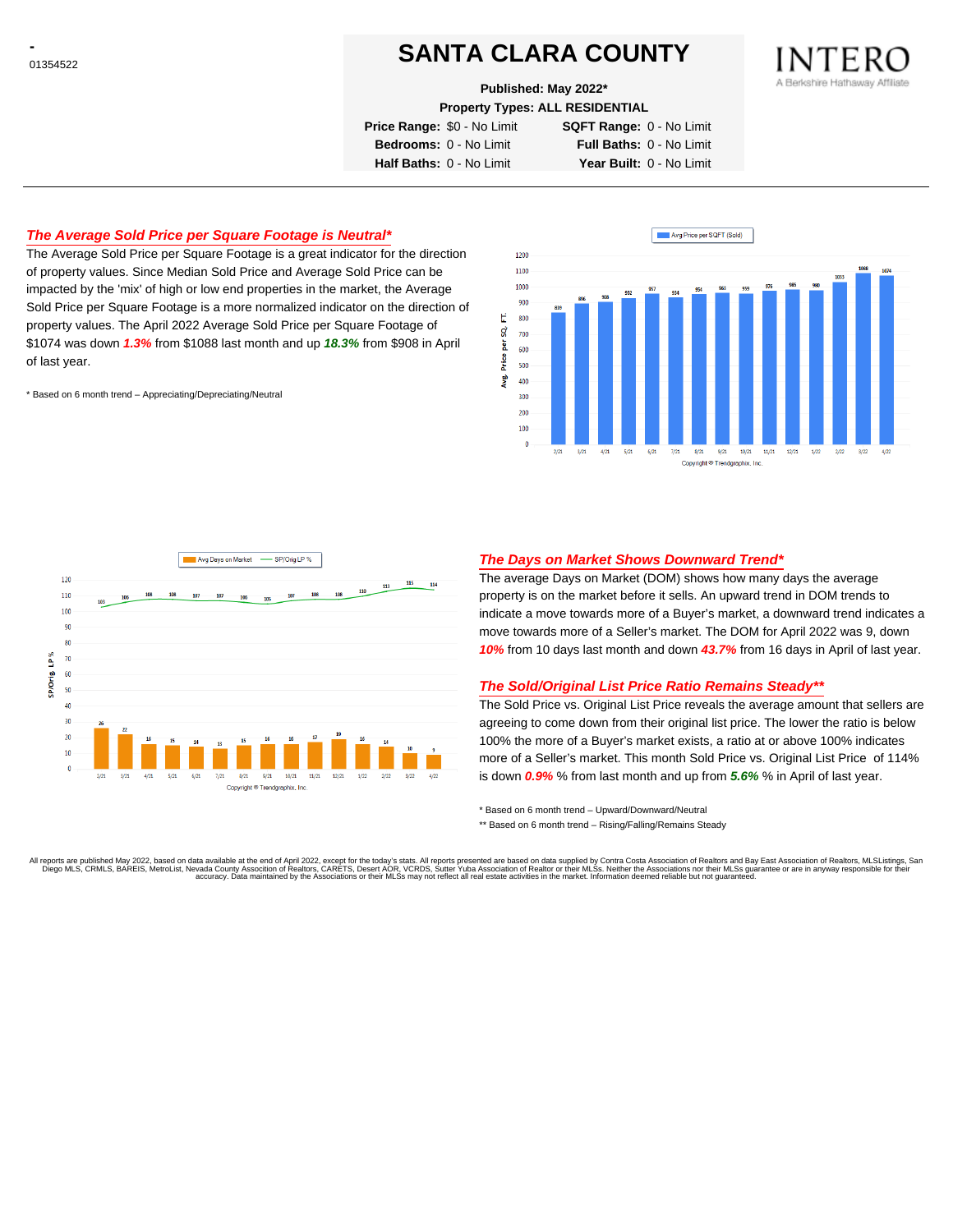# **SANTA CLARA COUNTY**

**Published: May 2022\***

**Property Types: ALL RESIDENTIAL**

**Price Range:** \$0 - No Limit **SQFT Range:** 0 - No Limit

**Bedrooms:** 0 - No Limit **Full Baths:** 0 - No Limit

**Half Baths:** 0 - No Limit **Year Built:** 0 - No Limit

### **The Average For Sale Price is Depreciating\***

The Average For Sale Price in April was \$2,154,000, down **2.9%** from \$2,218,000 in April of 2021 and down **5.5%** from \$2,279,000 last month.

### **The Average Sold Price is Appreciating\***

The Average Sold Price in April was \$1,924,000, up **16.2%** from \$1,656,000 in April of 2021 and up **1.3%** from \$1,899,000 last month.

### **The Median Sold Price is Appreciating\***

The Median Sold Price in April was \$1,640,000, up **18.8%** from \$1,380,000 in April of 2021 and up **2.5%** from \$1,600,000 last month.

\* Based on 6 month trend – Appreciating/Depreciating/Neutral





## **It is a Seller's Market\***

A comparatively lower Months of Inventory is more beneficial for sellers while a higher months of inventory is better for buyers.

\*Buyer's market: more than 6 months of inventory Seller's market: less than 3 months of inventory Neutral market: 3 – 6 months of inventory

#### **Months of Inventory based on Closed Sales**

The April 2022 Months of Inventory based on Closed Sales of 0.7 was increased by **17%** compared to last year and up **38.6%** compared to last month. April 2022 is Seller's market.

#### **Months of Inventory based on Pended Sales**

The April 2022 Months of Inventory based on Pended Sales of 0.8 was increased by **32.1%** compared to last year and up **93.4%** compared to last month. April 2022 is Seller's market.